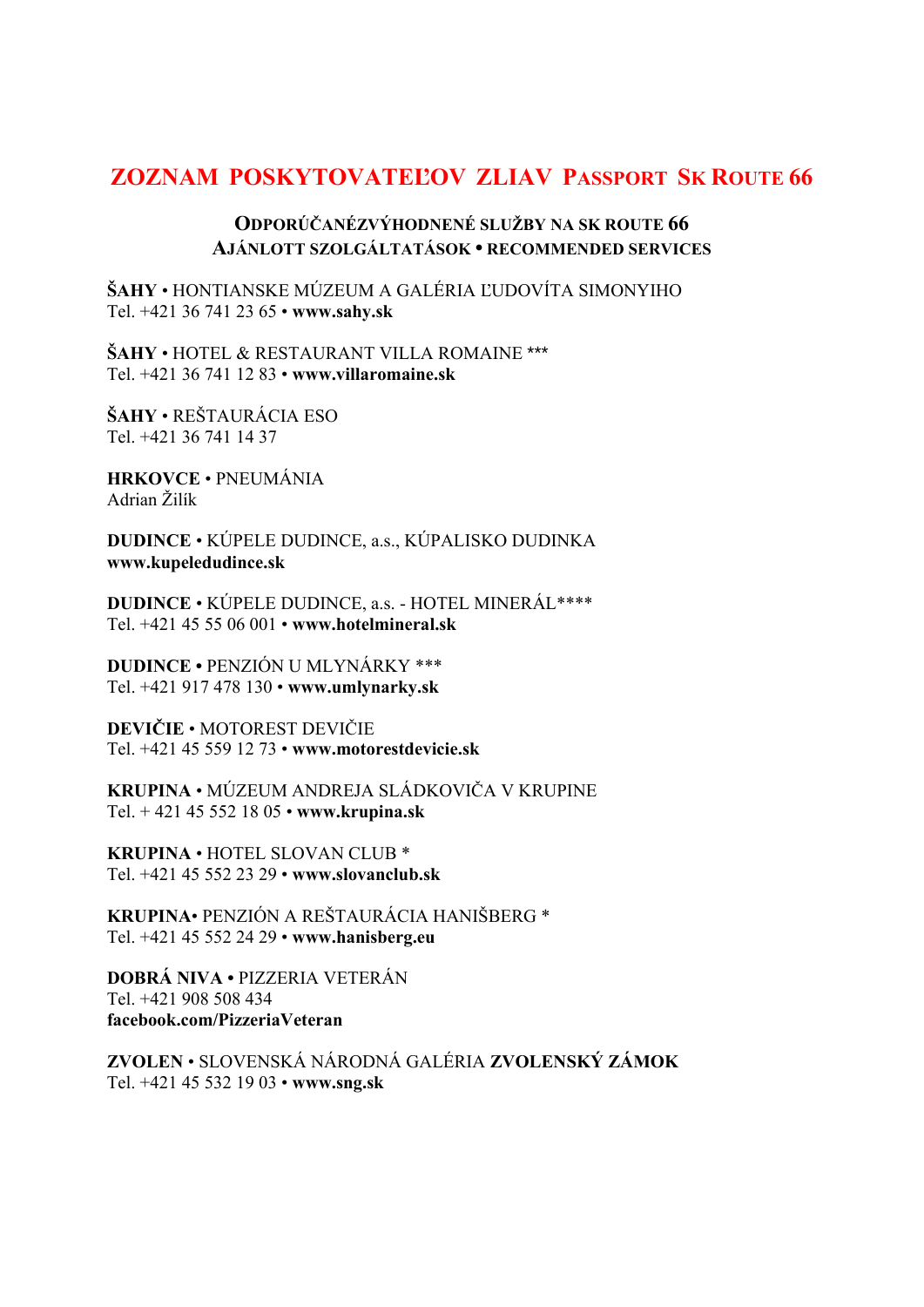**ZVOLEN** • HOTEL TENIS \*\*\*\* Tel. +421 45 532 23 72 • **www.hoteltenis.sk** 

**ZVOLEN** • HOTEL POĽANA \*\*\* Tel. +421 45 532 01 24 **www.hotelpolana.sk** 

**SLIAČ** • KÚPELE SLIAČ a.s. Tel. +421 45 54 42 320 • **www.spa-sliac.sk** 

**SLIAČ** • CYKLO ADVENTURE SLOVAKIA Tel. +421 908 123 433 **www.cykloadventure.eu** 

**SLIAČ - SIELNICA** • HOTEL KASKÁDY \*\*\*\* Tel. +421 45 530 00 00 • **www.hotelkaskady.sk** 

**SLIAČ** • LETISKO SLIAČ, a.s. Tel. +421 45 544 25 90 • **www.airportsliac.sk** 

**BANSKÁ BYSTRICA** • MÚZEUM SLOVENSKÉHO NÁRODNÉHO POVSTANIA Tel. +421 48 412 32 58 • **www.muzeumsnp.sk** 

**BANSKÁ BYSTRICA •** HOTEL NÁRODNÝ DOM \*\*\* Tel. +421 48 412 37 37 **www.hotelnarodnydom.sk** 

**BANSKÁ BYSTRICA •** HOT ROD CAFE 66 Tel. +421 907 289 134 **www.hotrodcafe.sk** 

**BANSKÁ BYSTRICA** • H&M AUTOOPRAVY-PREDAJ s.r.o. Tel. +421 48 414 87 35 • **www.hmsro.sk** 

**BANSKÁ BYSTRICA •** PENZIÓN\* ADONAI SLOVAKIA Tel. +421 48 416 49 89 **www.penzionadonai.sk** 

**BANSKÁ BYSTRICA •** KADERNÍCTVO ANGELIKA Stančeková Elena Tel. +421 903 802 415

**BANSKÁ BYSTRICA** • MOTOSHOP ŽUBOR, s.r.o. Tel. +421 905 611 372 • **www.motoshopzubor.sk** 

**BANSKÁ BYSTRICA** • CB-MONT s.r.o. Tel. +421 48 471 30 20 • **www.cbmont.sk**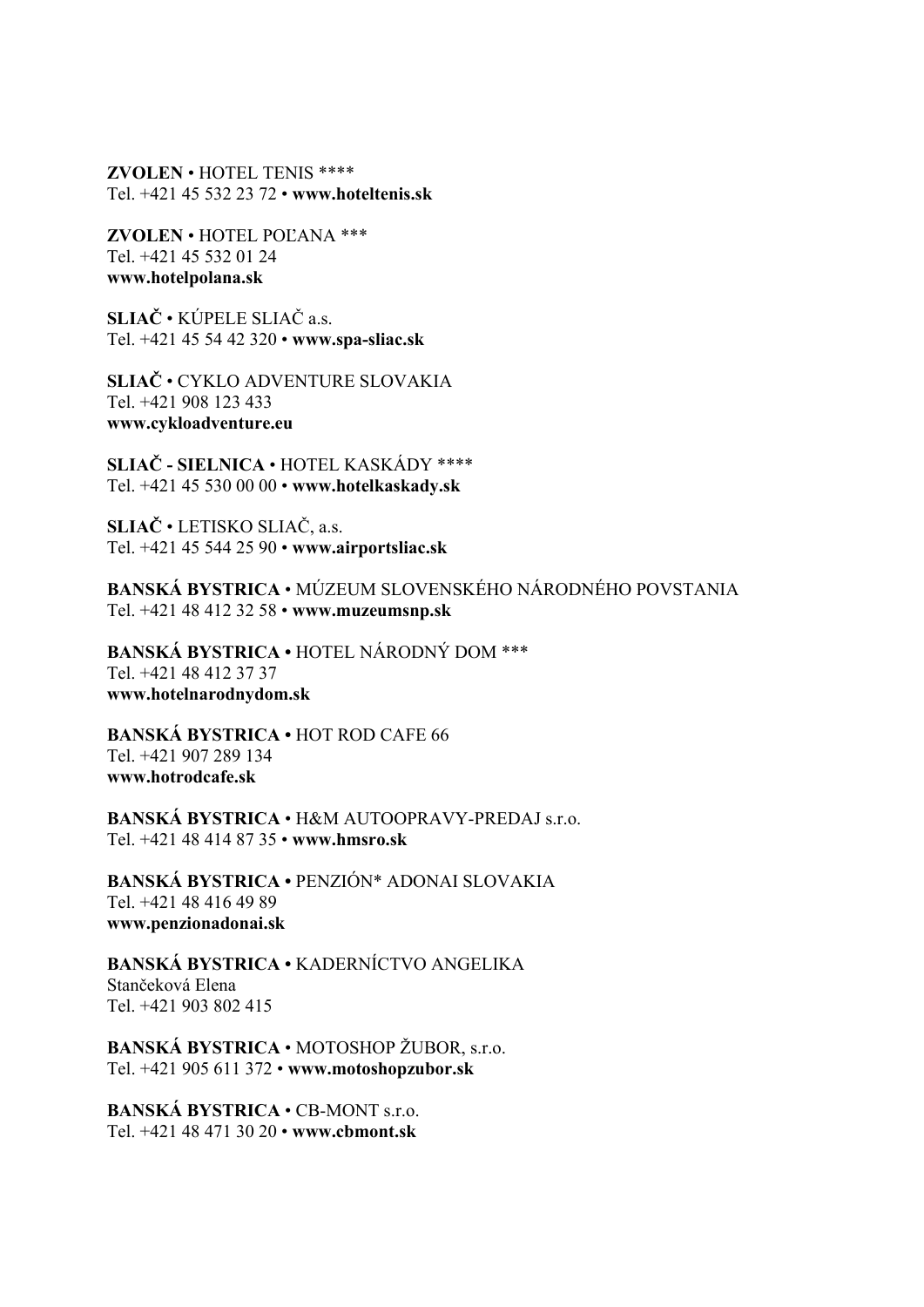**SELCE** • HOTEL FUGGEROV DVOR \*\*\* Tel. +421 911 278 366 • **www.fuggerov-dvor.sk** 

**PODKONICE** • SLOVENSKÉ LYŽIARSKE MÚZEUM Tel. +421 907 142 135 **www.lyziarskemuzeum.szm.sk** 

**SLOVENSKÁ ĽUPČA •** MNÍCHOV DVOR Tel. +421 905 256 224 **www.jeepwrangler.sk** 

**ŠPANIA DOLINA •** MÚZEUM BANÍCTVA A ČIPKÁRSTVA Tel. +421 48 419 84 40 **www.klopacka.sk** 

**VEĽKÁ FATRA** • HORSKÝ HOTEL KRÁĽOVA STUDŇA \*\*\* Tel. +421 911 827 079 • **www.kralovastudna.com** 

**LOPEJ** • HOTEL SVÄTÝ JURAJ \*\* Tel. +421 917 273 031 • **www.hotelsvatyjuraj.sk** 

**BREZNO •** PIZZERIA DELLA PIAZZA Tel. +421 908 622 400 **facebook.com/Pizzeria della Piazza** 

**ČIERNY BALOG** • ČIERNOHRONSKÁ ŽELEZNICA - ČHŽ Tel. +421 48 619 15 00 • **www.chz.sk** 

**BRAVÄCOVO** • PENZIÓN SCHWEINTAAL \*\* Tel. +421 48 619 83 74 • **www.schweintaal.sk** 

**NÍZKE TATRY - TÁLE**  HOTEL PARTIZÁN \*\*\*\* Tel. +421 48 630 85 06 **www.partizan.sk** 

**BACÚCH** • STARÝ MLYN Reštaurácia - Ubytovanie Tel. +421 940 733 934 **www.starymlyn.sk** 

**POLOMKA** • CLUB 66 Tel. +421 904 436 566 **facebook.com/clubcafe66**